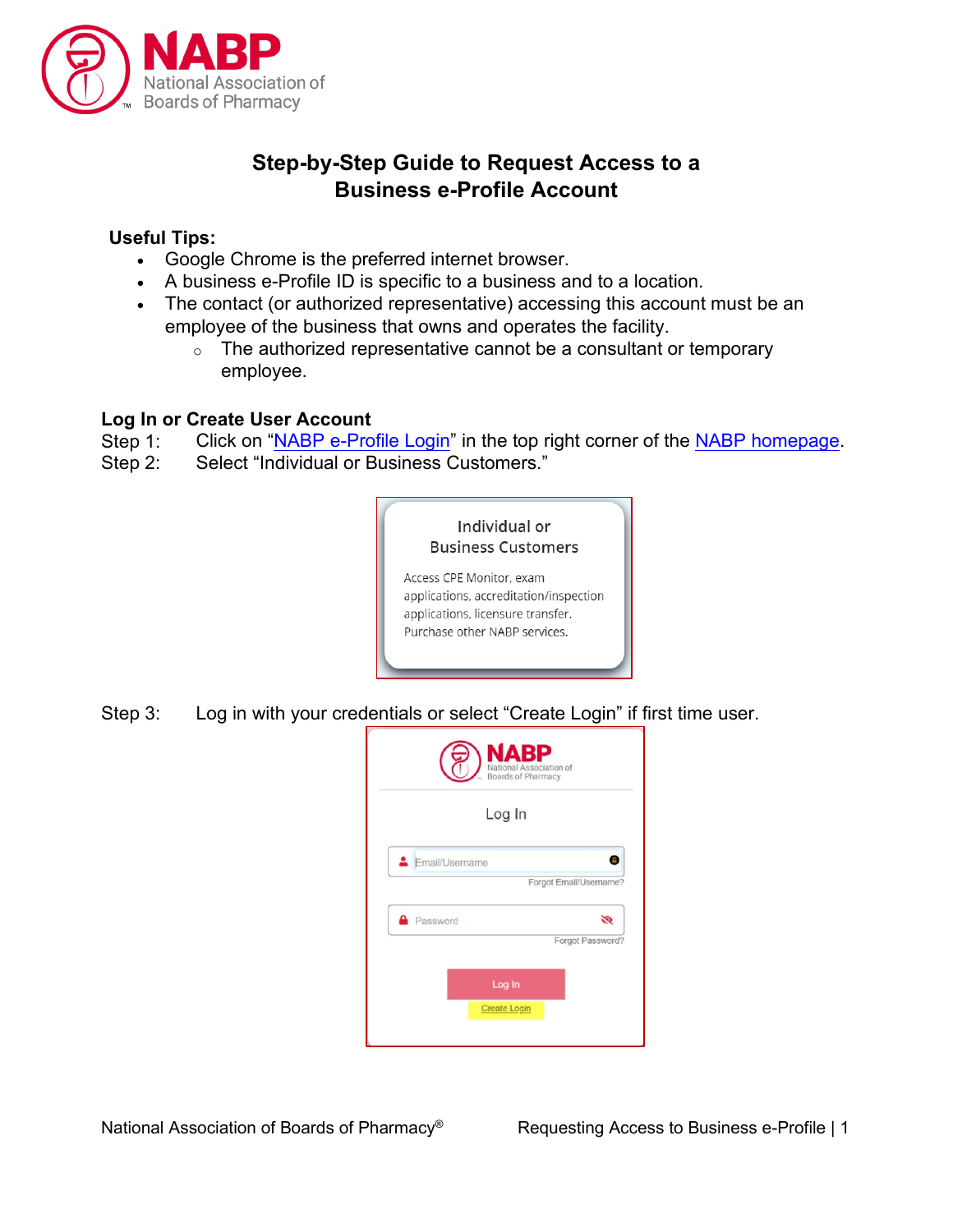#### **Enter in User Contact Information**

Step 1: Click on "CREATE BUSINESS E-PROFILE."

|                            | PURCHASE A PUBLICATION                                                                                               |
|----------------------------|----------------------------------------------------------------------------------------------------------------------|
|                            | Innovations newsletter, NABPLAW<br>subscription, Survey of Pharmacy<br>Law                                           |
| <b>INDIVIDUAL SERVICES</b> |                                                                                                                      |
|                            | CREATE INDIVIDUAL E-PROFILE                                                                                          |
|                            | Access personal career and<br>compliance information or purchase<br>examinations and other services for<br>yourself. |
| <b>BUSINESS SERVICES</b>   |                                                                                                                      |
|                            | <b>CREATE BUSINESS E-PROFILE</b>                                                                                     |
|                            | Complete applications, request an<br>account, or purchase products and<br>services on behalf of your business.       |

- Step 2: Select "Agree & Continue" to accept the Terms of Service.
- Step 3: Enter Contact Information for the user. *The fields in red below are required*.

**NOTE**: To enter address information, using the Google drop down in Address Line 1 is required. Once the address is selected from the Google drop down, it can be edited further for accuracy (eg, adding suite number, updating city, state, street address).

| Note: Contact information is required to proceed |                                              |                             |  |
|--------------------------------------------------|----------------------------------------------|-----------------------------|--|
| Prefix                                           | First Name*                                  | Middle Name                 |  |
|                                                  | First Name is required                       |                             |  |
| Last Name*                                       | Suffix                                       | Gender*                     |  |
| Last Name is required                            |                                              | Gender is required          |  |
| NABP Individual e-Profile ID                     |                                              |                             |  |
| Country *                                        |                                              |                             |  |
| <b>United States</b>                             | $\blacktriangleright$ Address Line 1 $\star$ | Address Line 2              |  |
|                                                  | Address Line 1 is required                   |                             |  |
| $City *$                                         | State/Province *                             | Zip/Postal Code *           |  |
| City is required                                 | State/Province is required                   | Zip/Postal Code is Required |  |
| Email<br>jablinkski@gmail.com                    | Primary Phone *                              | Ext                         |  |
|                                                  | Primary Phone is required                    |                             |  |
| Secondary Phone                                  | Ext                                          |                             |  |
|                                                  |                                              |                             |  |
|                                                  |                                              |                             |  |
|                                                  | Clear                                        | Save                        |  |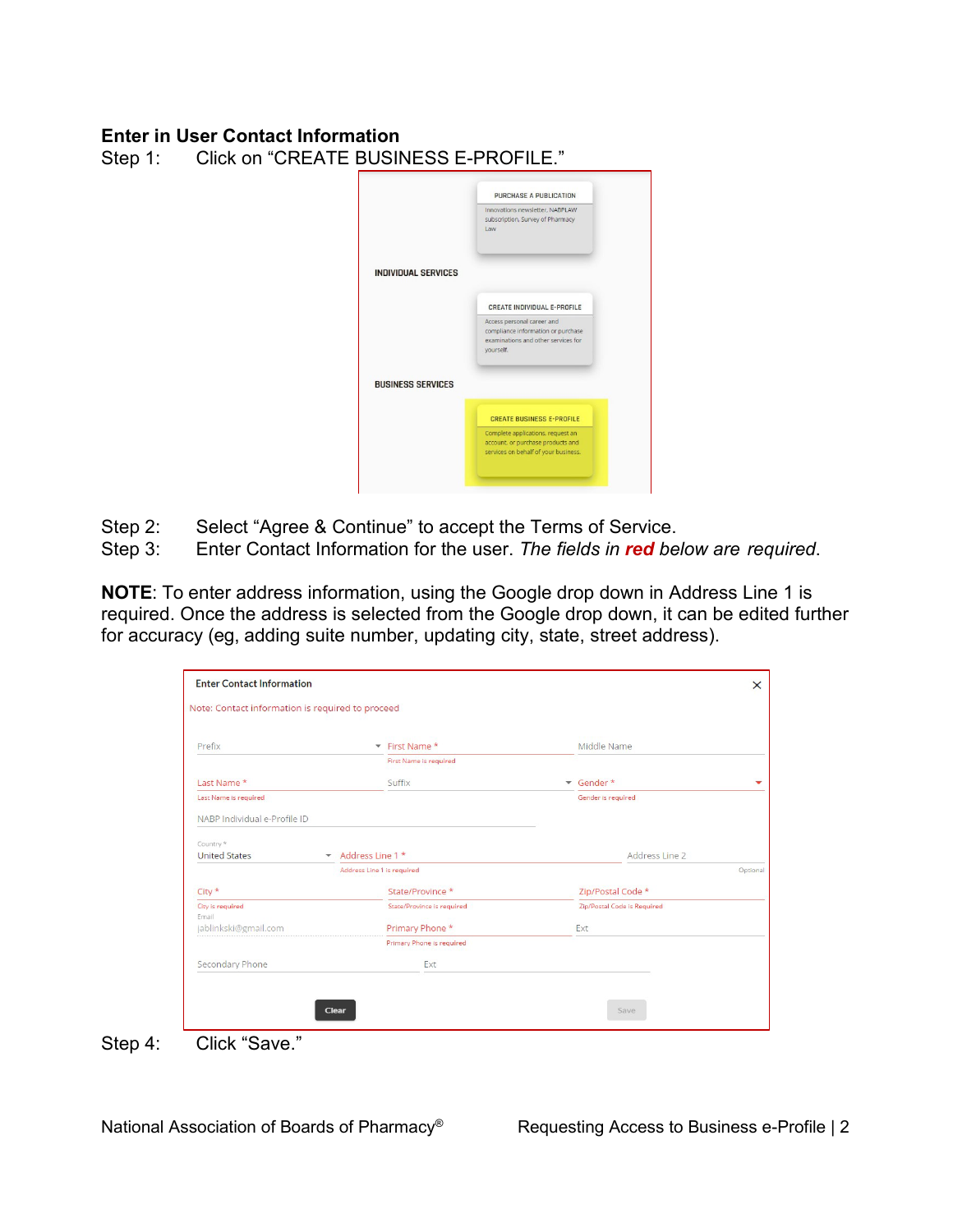## **Request Access to a Business e-Profile**

Step 1: Click "Request Business Access" to be linked to your business e-Profile.

| <b>f</b> NABP |                                | ≡                                                                      |
|---------------|--------------------------------|------------------------------------------------------------------------|
|               |                                | <b>Business e-Profile Management</b>                                   |
|               | <b>Sent e-Profile Requests</b> | <b>Request Business Access</b>                                         |
|               |                                | <b>Submitted (0)</b> Click here to view "Submitted" e-Profile requests |
|               |                                | In Review (0) Click here to view "In Review" e-Profile requests        |

Step 2: If you know the existing business e-Profile, click "Yes." If you do not know the business e- Profile, click "No," then click "Save."

|     |      |           | × |
|-----|------|-----------|---|
| Yes |      | <b>No</b> |   |
|     | Save |           |   |
|     |      |           |   |

Step 3: Click "Add" to initiate a new request.

| ← Request Status                                                                                                                                                                      |        |       | e-Profile Request |        |               |
|---------------------------------------------------------------------------------------------------------------------------------------------------------------------------------------|--------|-------|-------------------|--------|---------------|
| <b>Create New e-Profile Request</b>                                                                                                                                                   |        |       |                   |        | Add<br>Delete |
| To request a Business e-Profile ID, click Add to enter the business' details. After adding one or more businesses to this list,<br>click Submit and NABP will review your request(s). |        |       |                   |        |               |
| <b>LBN</b>                                                                                                                                                                            | Primar | Other | <b>Address</b>    | Busine | Phone         |
|                                                                                                                                                                                       |        |       | No Rows To Show   |        |               |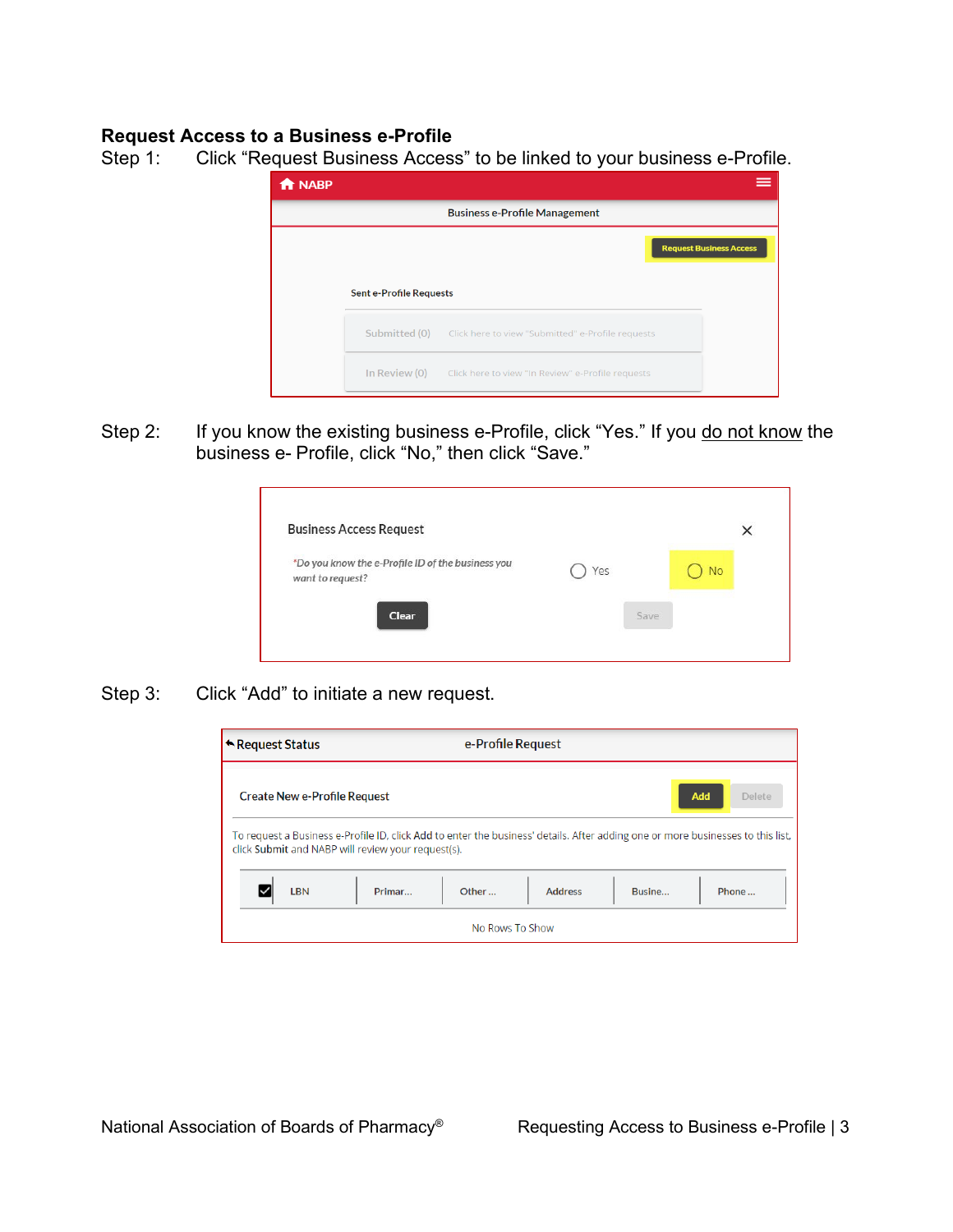Step 4: Enter the business location's information when prompted on the Enter Business Information page. *The fields in red below are required.*

|                            | Primary DBA *           |                                                                                                                                                                                                              | No Primary DBA  |
|----------------------------|-------------------------|--------------------------------------------------------------------------------------------------------------------------------------------------------------------------------------------------------------|-----------------|
|                            | Primary DBA is required |                                                                                                                                                                                                              |                 |
|                            |                         |                                                                                                                                                                                                              | No Store Number |
|                            |                         |                                                                                                                                                                                                              |                 |
| Address Line 1 *           |                         | Address Line 2                                                                                                                                                                                               |                 |
| Address Line 1 is required |                         |                                                                                                                                                                                                              | Optional        |
| State/Province *           |                         | Zip/Postal Code *                                                                                                                                                                                            |                 |
| State/Province is required |                         | Zip/Postal Code is Required                                                                                                                                                                                  |                 |
| Phone Number *             | Ext                     |                                                                                                                                                                                                              |                 |
| Phone Number is required   |                         |                                                                                                                                                                                                              |                 |
|                            |                         |                                                                                                                                                                                                              | No FEIN Number  |
|                            |                         |                                                                                                                                                                                                              |                 |
|                            |                         |                                                                                                                                                                                                              | No NPI Number   |
|                            | NPI Number is required  | Yes                                                                                                                                                                                                          | No              |
|                            |                         | Store Number *<br>Store Number is required<br>No Website FEIN Number *<br>FEIN Number is required<br>No NCPDP Number NPI Number *<br>*Do you have an Active or Expired License/Credential for this business? |                 |

**NOTE**: To enter address information, using the Google drop down in Address Line 1 is required. Once the address is selected from the Google drop down, it can be edited further for accuracy (eg, adding suite number, updating city, state, street address).

Step 5: If the location's license information is available, select **Yes** to "Do you have an Active or Expired License/Credential (resident state license) for this business?" question. Enter in the license information. *The fields in red are required*.

| * License Number *                 |
|------------------------------------|
| License Number is Required         |
| □ Expiration Date *<br>茴           |
| <b>Expiration Date is Required</b> |
|                                    |

Step 6: Click "Save." The business location should now be visible on the Create New e-Profile Request page. Steps 1-6 must be repeated if additional business e-Profiles are being requested.

National Association of Boards of Pharmacy<sup>®</sup> Requesting Access to Business e-Profile | 4